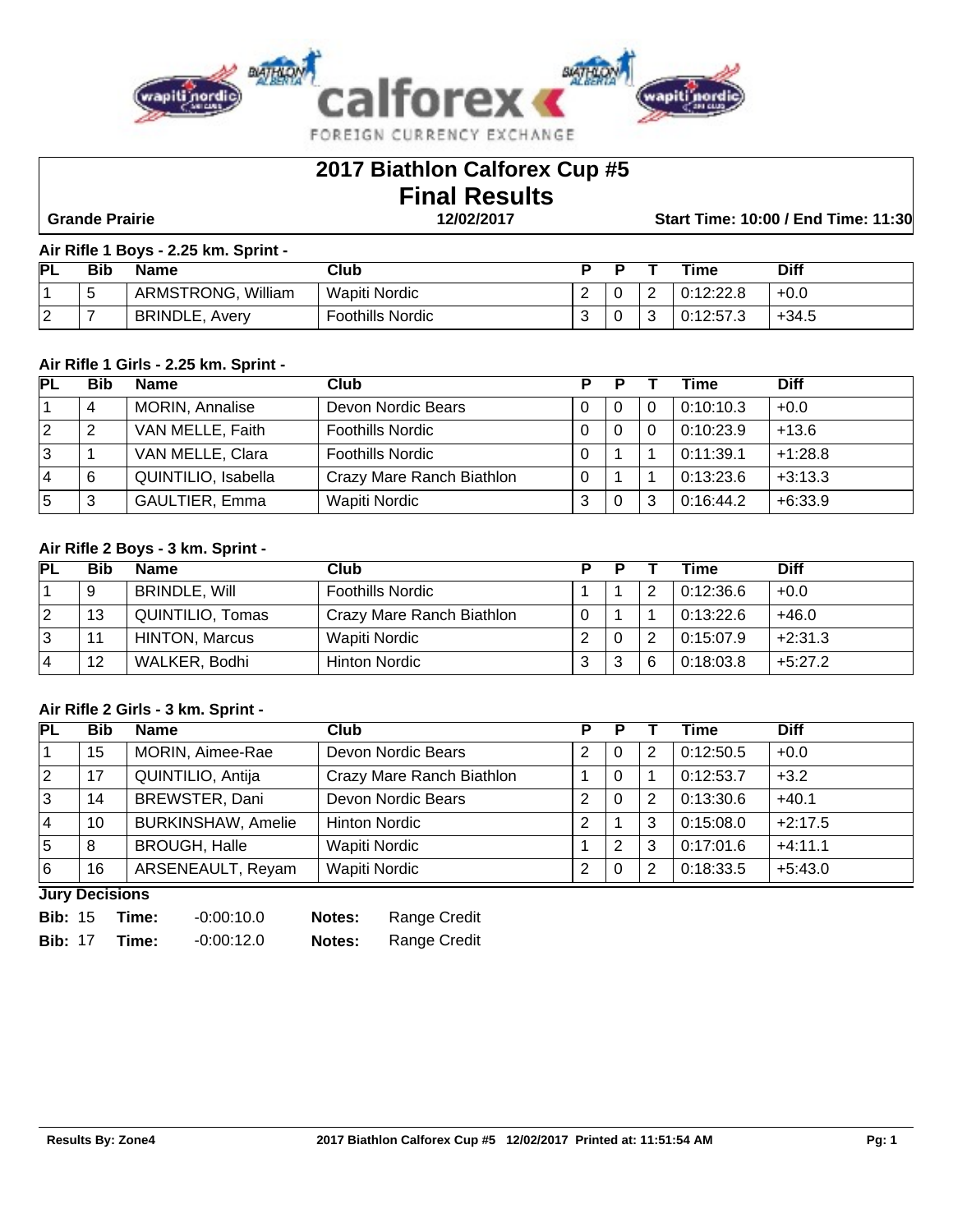#### **Dev 1 Boys - 3 km. Sprint -**

| IPL     | <b>Bib</b> | <b>Name</b>              | Club                      |   |   | Time      | <b>Diff</b> |
|---------|------------|--------------------------|---------------------------|---|---|-----------|-------------|
|         | 19         | <b>QUINTILIO, Henrik</b> | Crazy Mare Ranch Biathlon |   |   | 0:10:54.5 | $+0.0$      |
|         | 20         | SEKORA, Lance            | Devon Nordic Bears        |   |   | 0:12:29.7 | $+1:35.2$   |
| റ<br>∣J | 18         | TIMWORTH, Liam           | Wapiti Nordic             | 4 | ◡ | 0:15:32.0 | $+4:37.5$   |

**Jury Decisions**

| <b>Bib: 18</b> | Time: | 0:03:00.0 |
|----------------|-------|-----------|
|                |       |           |

**Biblion:** 18 **Notes:** BA Hosting Policy - Skied the wrong course

## **Dev 1 Girls - 3 km. Sprint -**

| <b>PL</b> | Bib | <b>Name</b>              | Club                           |               |        | Time      | <b>Diff</b> |
|-----------|-----|--------------------------|--------------------------------|---------------|--------|-----------|-------------|
|           | 22  | KLOTZ, Aria              | <b>Foothills Nordic</b>        |               |        | 0:12:25.7 | $+0.0$      |
|           | 24  | THOROGOOD, Keelyn        | <b>Calgary Biathlon Racers</b> | 0             |        | 0:13:30.2 | $+1:04.5$   |
| ು         | 23  | <b>BREWSTER, Cassidy</b> | Devon Nordic Bears             | ົ             | 4      | 0:15:05.7 | $+2:40.0$   |
| 4         | 21  | FORBES, Annika           | Wapiti Nordic                  | ົ<br><u>.</u> | ?<br>ت | 0:15:55.6 | $+3:29.9$   |

# **Dev 2 Boys - 3.75 km. Sprint -**

| <b>PL</b>      | Bib | <b>Name</b>            | Club                    |   |   |   | Time      | <b>Diff</b> |
|----------------|-----|------------------------|-------------------------|---|---|---|-----------|-------------|
|                | 26  | LUNDSTROM, Jordan      | Wapiti Nordic           | ົ | 3 | 5 | 0:13:39.1 | $+0.0$      |
| $\overline{2}$ | 28  | MOSES, Sam             | <b>Foothills Nordic</b> | ົ |   | 3 | 0:14:53.6 | $+1:14.5$   |
| 3              | 25  | CRAMER, Noah           | <b>Foothills Nordic</b> | ◠ | ◠ | 4 | 0:14:55.0 | $+1:15.9$   |
| 4              | 27  | <b>BRINDLE, Oliver</b> | <b>Foothills Nordic</b> | 4 |   | 5 | 0:14:57.4 | $+1:18.3$   |
| 5              | 29  | HOLASH, Noah           | <b>Foothills Nordic</b> | 4 |   | 5 | 0:16:54.7 | $+3:15.6$   |

#### **Dev 2 Girls - 3.75 km. Sprint -**

| PL | <b>Bib</b> | <b>Name</b>       | Club                           | P | Р |          | Time      | <b>Diff</b> |
|----|------------|-------------------|--------------------------------|---|---|----------|-----------|-------------|
|    | 35         | GROENEVELD, Ana   | <b>Calgary Biathlon Racers</b> |   | 0 | $\Omega$ | 0:15:00.2 | $+0.0$      |
| 2  | 30         | HARROP, Kate      | <b>Calgary Biathlon Racers</b> |   | 0 |          | 0:15:36.1 | $+35.9$     |
| ΙЗ | 33         | BURKE, Danika     | Canmore Nordic                 | 2 | 0 | 2        | 0:15:44.9 | $+44.7$     |
| 4  | 31         | GILLILAND, Sage   | <b>Foothills Nordic</b>        | 2 |   | 3        | 0:16:16.8 | $+1:16.6$   |
| 5  | 32         | LUNDSTROM, Hannah | Wapiti Nordic                  | 3 | 4 | 7        | 0:17:11.5 | $+2:11.3$   |
| l6 | 34         | HOPKINS, Miranda  | <b>Wapiti Nordic</b>           | 2 | 3 | 5        | 0:19:41.7 | $+4.41.5$   |

## **Youth Men - 7.5 km. Sprint -**

| <b>PL</b>      | <b>Bib</b> | <b>Name</b>            | <b>Club</b>                    |   | S        |   | Time      | <b>Diff</b> |
|----------------|------------|------------------------|--------------------------------|---|----------|---|-----------|-------------|
|                | 37         | BERLING, Chad          | <b>Calgary Biathlon Racers</b> |   |          | 2 | 0:23:45.2 | $+0.0$      |
| $\overline{2}$ | 38         | GILLILAND, Rory        | <b>Foothills Nordic</b>        | 0 | 2        | 2 | 0:24:19.4 | $+34.2$     |
| 3              | 41         | <b>BORGLUM, Haldan</b> | <b>Foothills Nordic</b>        |   | 2        | 3 | 0:25:02.8 | $+1:17.6$   |
| 4              | 40         | GOBEIL, Jerome         | <b>Calgary Biathlon Racers</b> | 0 | 2        | 2 | 0:25:38.0 | $+1:52.8$   |
| 5              | 36         | GOLDHAWK, Kieran       | <b>Calgary Biathlon Racers</b> | 2 | $\Omega$ | 2 | 0:25:56.3 | $+2:11.1$   |
| 16             | 39         | PULLISHY, Michael      | <b>Foothills Nordic</b>        | 2 | 3        | 5 | 0:26:17.4 | $+2:32.2$   |
|                | 42         | HARROP, Sean           | <b>Calgary Biathlon Racers</b> | 4 | 3        |   | 0:27:41.4 | $+3:56.2$   |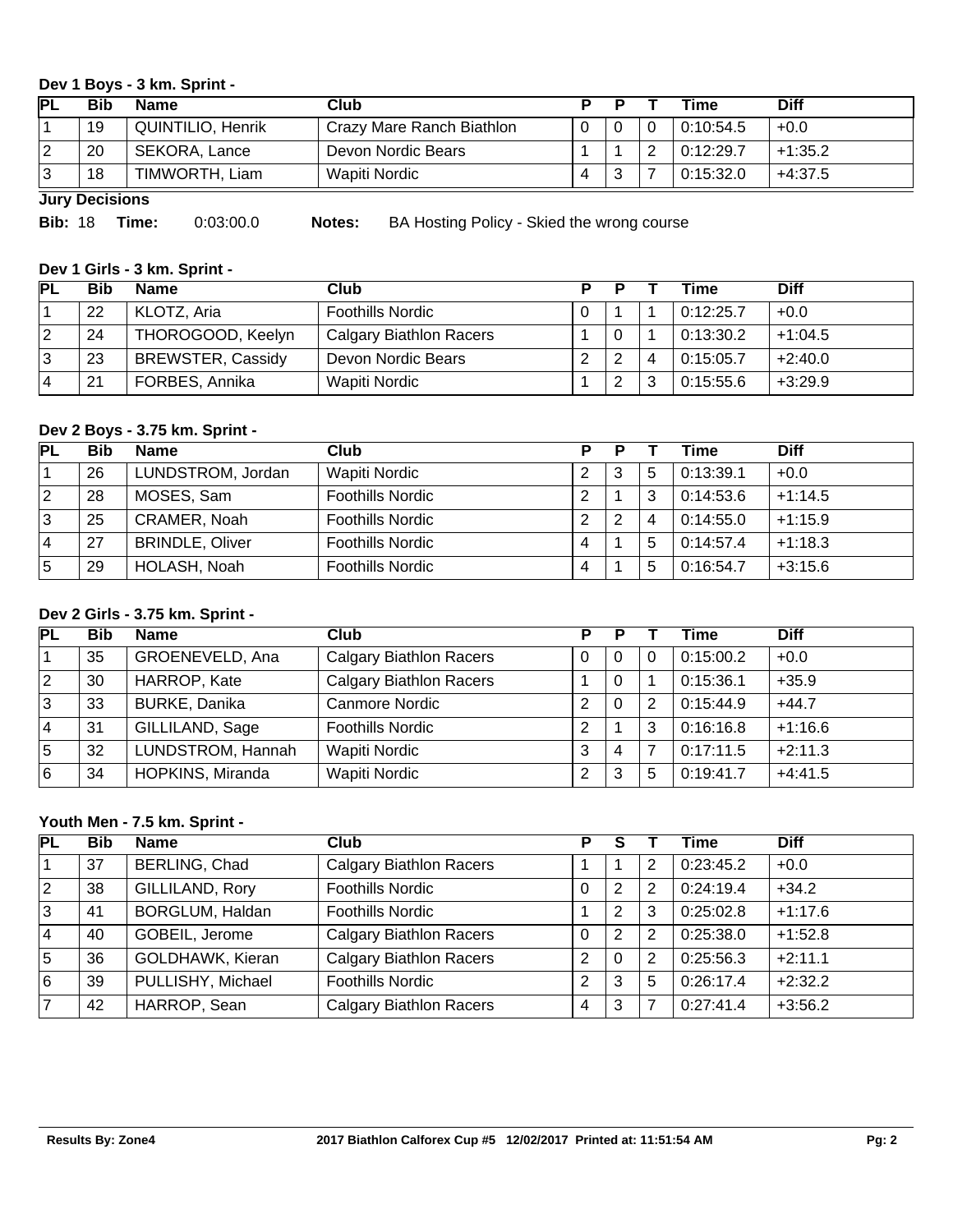#### **Master Men - 6 km. Sprint -**

| $\overline{\mathsf{PL}}$ | <b>Bib</b> | <b>Name</b>           | Club                           | Р |                |                | Time      | <b>Diff</b> |
|--------------------------|------------|-----------------------|--------------------------------|---|----------------|----------------|-----------|-------------|
|                          | 43         | KLOTZ, Farley         | <b>Foothills Nordic</b>        |   | 2              | 3              | 0:24:03.2 | $+0.0$      |
| $ 2\rangle$              | 47         | PROUDFOOT, James      | Wapiti Nordic                  |   | 3              | 4              | 0:27:17.3 | $+3:14.1$   |
| 3                        | 50         | DESAULNIERS, Jeannot  | <b>Hinton Nordic</b>           | 2 | $\overline{2}$ | $\overline{4}$ | 0:28:24.1 | $+4:20.9$   |
| l 4                      | 44         | PETROV, Andrei        | <b>Edmonton Nordic</b>         |   | 4              | 5              | 0:28:49.2 | $+4:46.0$   |
| 5                        | 46         | <b>BORGLUM, Brian</b> | <b>Foothills Nordic</b>        | 4 | 3              | 7              | 0:30:07.1 | $+6:03.9$   |
| 6                        | 45         | VIVANCO, Raymond      | <b>Edmonton Nordic</b>         |   | $\overline{2}$ | 3              | 0:32:31.2 | $+8:28.0$   |
| 17                       | 49         | HARROP, John          | <b>Calgary Biathlon Racers</b> | 3 | 5              | 8              | 0:33:25.4 | $+9:22.2$   |
| 8                        | 48         | KUDRYK, Mark          | Fast & Fossil                  | 3 | 4              |                | 0:37:24.3 | $+13:21.1$  |

## **Women - 6 km. Sprint -**

| PL | - - -<br>Bil | , me      | Club<br>____              |   |   | лне | <b>Diff</b>    |
|----|--------------|-----------|---------------------------|---|---|-----|----------------|
|    | -<br>∽<br>ັບ | M.<br>пеа | /ikings<br>- - - -<br>. . | - | - | . י | $\cap$<br>+v.u |

## **Youth Women - 6 km. Sprint -**

| PL            | Bib | Name               | Club                    |   |             |        | ™ime      | <b>Diff</b> |
|---------------|-----|--------------------|-------------------------|---|-------------|--------|-----------|-------------|
|               | 52  | Calista<br>BURKE,  | Canmore Nordic          | ັ | $\sim$<br>◡ | 6      | 0:29:33.0 | $+0.0$      |
| ⌒<br><u>_</u> | 53  | DEUCHAR,<br>Ashley | <b>Foothills Nordic</b> |   |             | ⌒<br>_ | 0:30:53.6 | $+1:20.6$   |

#### **Senior Girls - 6 km. Sprint -**

| PL             | <b>Bib</b> | Name               | Club                    | Р              | S              |   | Time      | <b>Diff</b> |
|----------------|------------|--------------------|-------------------------|----------------|----------------|---|-----------|-------------|
|                | 59         | SHERRINGTON, Jenna | <b>Foothills Nordic</b> |                | 2              | 3 | 0:24:57.7 | $+0.0$      |
| $ 2\rangle$    | 58         | WALCH, Naomi       | <b>Foothills Nordic</b> | 0              | 3              | 3 | 0:27:29.7 | $+2:32.0$   |
| 3              | 61         | KLOTZ, Annika      | <b>Foothills Nordic</b> | $\overline{2}$ | $\overline{2}$ | 4 | 0:27:32.0 | $+2:34.3$   |
| l 4            | 60         | DITTRICH, Katya    | <b>Foothills Nordic</b> | 2              | 3              | 5 | 0:28:39.2 | $+3:41.5$   |
| 5              | 54         | HOILETT, Claire    | Canmore Nordic          | 2              | 3              | 5 | 0:29:07.9 | $+4:10.2$   |
| 6              | 56         | <b>BOBIER, Sol</b> | <b>Edmonton Nordic</b>  | 2              | 5              | 7 | 0:29:25.7 | $+4:28.0$   |
| $\overline{7}$ | 55         | PACZKOWSKI, Emma   | Canmore Nordic          | $\overline{2}$ | 3              | 5 | 0:29:54.2 | $+4:56.5$   |
| 8              | 62         | BROWN, Abigail     | <b>Edmonton Nordic</b>  | 0              | 3              | 3 | 0:31:15.6 | $+6:17.9$   |
| 9              | 57         | ALTWASSER, Kaitlyn | <b>Foothills Nordic</b> | 3              | 3              | 6 | 0:32:50.8 | $+7:53.1$   |

## **Master Women - 6 km. Sprint -**

| PL | Bil      | ame.<br>vane      | ડાub<br>____     |   |  | ıme                         | <b>Diff</b> |
|----|----------|-------------------|------------------|---|--|-----------------------------|-------------|
|    | c0<br>ບບ | ТE<br>Cor<br>'ANI | Wapiti<br>Nordic | - |  | $\sim$<br>$ \sim$<br>.<br>. | $+0.0$      |

#### **Senior Boys - 6 km. Sprint -**

| <b>PL</b> | <b>Bib</b> | <b>Name</b>              | Club                           | Þ |   |                | Time      | <b>Diff</b> |
|-----------|------------|--------------------------|--------------------------------|---|---|----------------|-----------|-------------|
|           | 65         | LOVSTROM, Reid           | <b>Foothills Nordic</b>        | 3 |   | $\overline{4}$ | 0:22:46.0 | $+0.0$      |
| 2         | 71         | PAZDAN, Christian        | <b>Foothills Nordic</b>        |   | 2 | 4              | 0:23:20.5 | $+34.5$     |
|           | 76         | BERG, Finn               | <b>Calgary Biathlon Racers</b> |   | 3 | 3              | 0:23:24.6 | $+38.6$     |
| 4         | 68         | KELLY, Kieran            | <b>Calgary Biathlon Racers</b> |   |   | 5              | 0:24:14.8 | $+1:28.8$   |
| 5         | 70         | <b>CHAMPAGNE, Xavier</b> | <b>Calgary Biathlon Racers</b> |   | 3 | 3              | 0:24:21.8 | $+1:35.8$   |